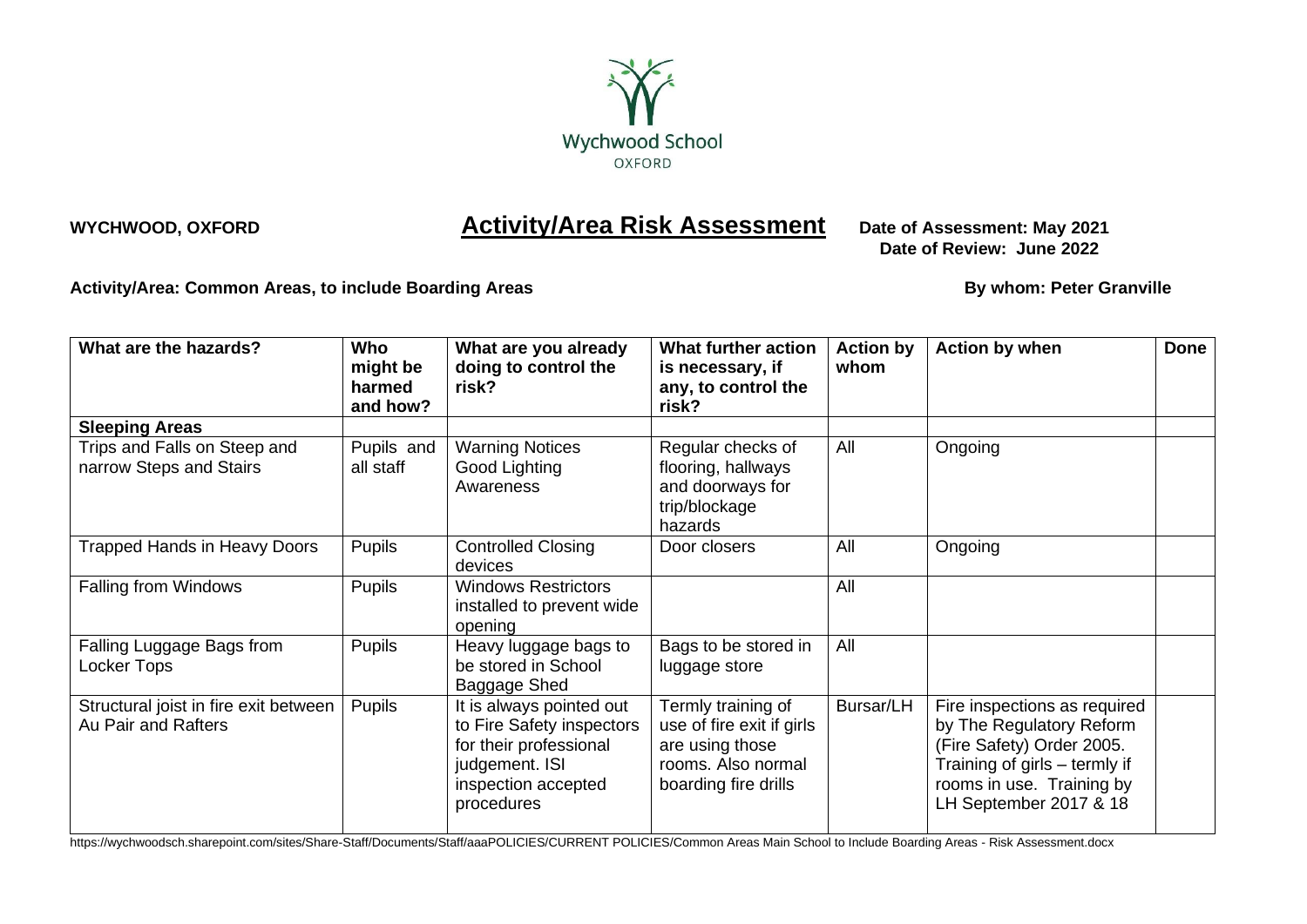| <b>Bathrooms &amp; Toilets</b>     |                                |                                                                                                                                                                                                                |                                                                  |                              |                                                                     |
|------------------------------------|--------------------------------|----------------------------------------------------------------------------------------------------------------------------------------------------------------------------------------------------------------|------------------------------------------------------------------|------------------------------|---------------------------------------------------------------------|
| Wet and Slippery Floors            | Pupils                         | Domestic Staff to ensure<br>signs are in place.<br>Maintenance Staff to<br>ensure areas are free<br>from water leaks.                                                                                          | Awareness of<br>isolation valves<br>locations                    | All                          | Ongoing                                                             |
| Hot Pipes/radiators                | <b>Pupils</b>                  | Correct temperature<br>maintained and checked                                                                                                                                                                  |                                                                  |                              |                                                                     |
| <b>Bacterial Contamination</b>     | <b>Pupils and</b><br>all staff | Temperature testing is<br>in place                                                                                                                                                                             | <b>TWC Risk</b><br>Assessment May<br>2017                        | <b>Bursar</b>                | Ongoing                                                             |
| <b>Equipment</b>                   |                                |                                                                                                                                                                                                                |                                                                  |                              |                                                                     |
| Portable Electrical Appliances     | Pupils and<br>all staff        | PAT Annually or on<br>three yearly cycle for all<br>School Equipment<br>Boarders tested by<br><b>Facilities Staff</b>                                                                                          |                                                                  | <b>Bursar</b>                | <b>Annually &amp; Periodically</b>                                  |
| <b>Fixed Electrical Appliances</b> | Pupils and<br>all staff        | Regular Inspection and<br>5 yearly fixed appliance<br>testing                                                                                                                                                  | <b>Fixed Wiring</b><br><b>Inspection August</b><br>2016          | <b>Bursar</b>                | Action Plan part<br>implemented and will be<br>completed in 2018/19 |
| <b>Fire</b>                        |                                |                                                                                                                                                                                                                |                                                                  |                              |                                                                     |
| Evacuation                         | Pupils and<br>all staff        | <b>Risk Assessment</b><br>Completed<br>Fire Exit Signs<br>Issue of evacuation<br>rules and procedures.<br>Fire practise held every<br>term for all pupils and<br>staff. Out of hours<br>practice for boarders. |                                                                  |                              | All signage reviewed and<br>updated Spring 2018                     |
| Fire Equipment                     | Pupils and<br>all staff        | Regular checks and<br>inspection by competent<br>persons                                                                                                                                                       | <b>Monthly Checks</b><br><b>Annual Maintenance</b><br>by Redbox  | <b>Facilities</b><br>Redbox  | Ongoing                                                             |
| <b>Fire Alarms</b>                 | Pupils and<br>all staff        | Regular checks and<br>inspection by competent<br>persons                                                                                                                                                       | <b>Weekly Checks</b><br><b>Termly Maintenance</b><br>by Pyrotec  | <b>Facilities</b><br>Pyrotec | Ongoing                                                             |
| <b>Emergency Lights</b>            | Pupils and<br>all staff        | Regular checks and<br>inspection by competent<br>persons                                                                                                                                                       | <b>Monthly Checks</b><br><b>Termly Maintenance</b><br>by Pyrotec | <b>Facilities</b><br>Pyrotec | Ongoing                                                             |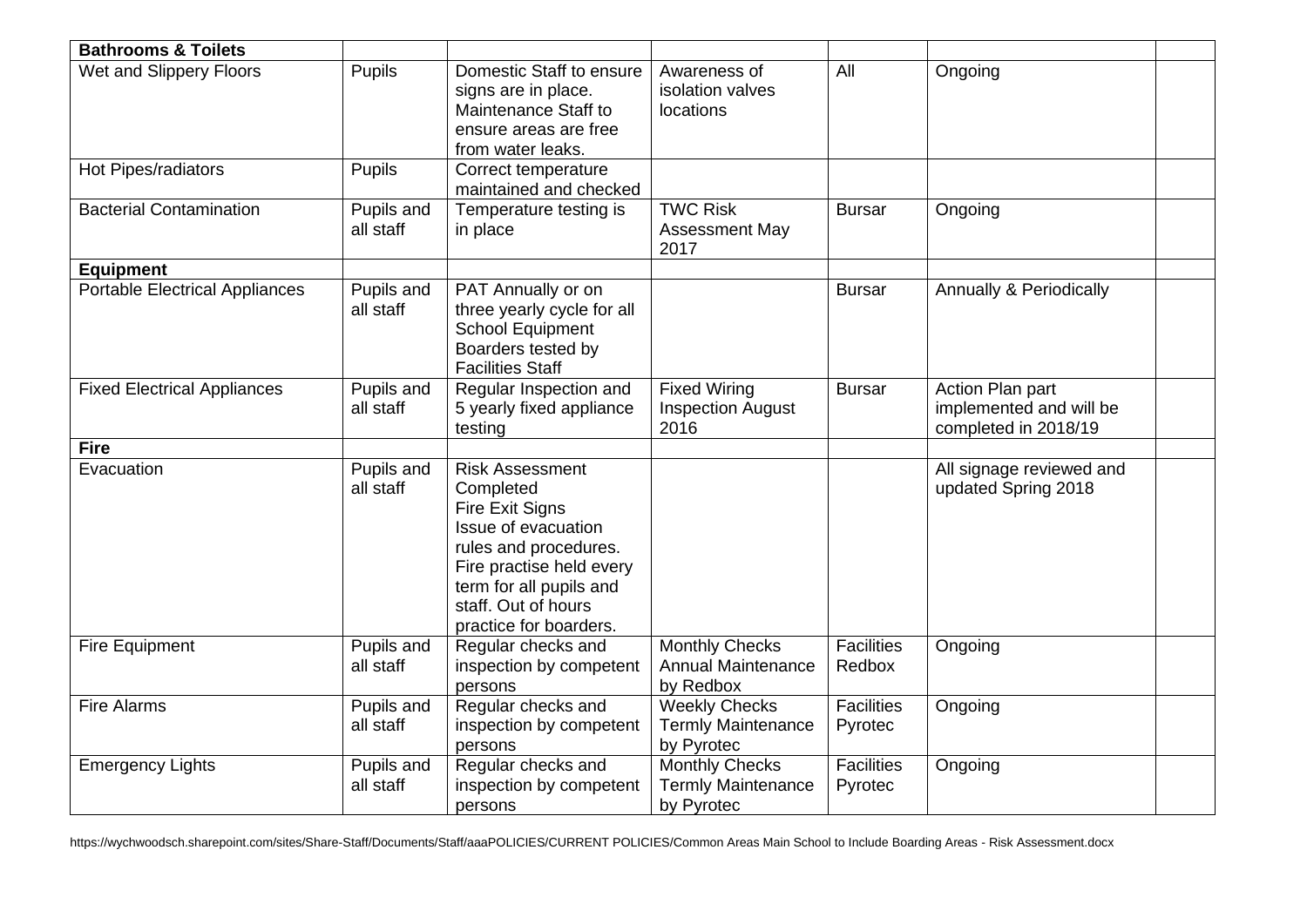| Escape Signs, Hatches & Doors                                                                                                                         | Pupils and<br>Resident<br><b>Staff</b> | Maintenance                                                                                                                                                       | Ensure kept in<br>working order and<br>they are not<br>blocked/kept clear               | All                                             | Ongoing                                  |
|-------------------------------------------------------------------------------------------------------------------------------------------------------|----------------------------------------|-------------------------------------------------------------------------------------------------------------------------------------------------------------------|-----------------------------------------------------------------------------------------|-------------------------------------------------|------------------------------------------|
| Trips and Falls on Steep and<br>narrow Steps and Stairs<br>particularly the rear stairwell in<br>the main house and boarding<br>areas in 2/4 Bardwell | Pupils                                 | <b>Warning Notices</b><br>Good Lighting<br>Awareness<br>Controlled use of stairs<br>No running or carrying<br>heavy articles                                      | Regular checks of<br>flooring, hallways<br>and doorways for<br>trip/blockage<br>hazards | All                                             | Ongoing                                  |
| Lighting                                                                                                                                              |                                        |                                                                                                                                                                   |                                                                                         |                                                 |                                          |
| Disrepair of lights/replacement<br>bulbs                                                                                                              | Pupils and<br>all staff                | Good maintenance and<br>reporting systems                                                                                                                         | All to report                                                                           | <b>Facilities</b><br>Staff                      |                                          |
| Levels of Lighting                                                                                                                                    | Pupils and<br>all staff                | Regular cleaning                                                                                                                                                  | All to report                                                                           | <b>Bursar</b>                                   |                                          |
| <b>Moving Luggage</b>                                                                                                                                 |                                        |                                                                                                                                                                   |                                                                                         |                                                 |                                          |
| Over Sized and Heavy Bags                                                                                                                             | Pupils and<br>all staff                | Bags should be<br>restricted to 25 kgs and<br>assistance sought from<br><b>Facilities Staff</b><br>Check routes and warn<br>others when moving is<br>taking place |                                                                                         |                                                 |                                          |
| <b>Emergency Service</b>                                                                                                                              | Pupils and<br>all staff                | Be aware of how to call<br>the emergency services,<br>notices are displayed by<br>telephones and other<br>prominent places.                                       |                                                                                         |                                                 |                                          |
| <b>First Aid</b>                                                                                                                                      | Pupils and<br>all staff                | Be aware of first aider<br>staff on duty and<br>location of first aid kits.                                                                                       |                                                                                         |                                                 | First aid procedures well<br>established |
| <b>Drainage and Plumbing Faults</b>                                                                                                                   | Pupils and<br>all staff                | Be aware of location of                                                                                                                                           |                                                                                         |                                                 |                                          |
| Out of date showers in the<br>basement of 2/4 Bardwell                                                                                                | Pupils &<br>PE staff                   | Showers boarded up<br>and out of use until the<br>area can be<br>reconfigured as PE<br>showers                                                                    | Regular legionella<br>checks on water<br>outlets                                        | <b>Facilities</b><br><b>Staff</b><br><b>TWC</b> | <b>Closed</b>                            |